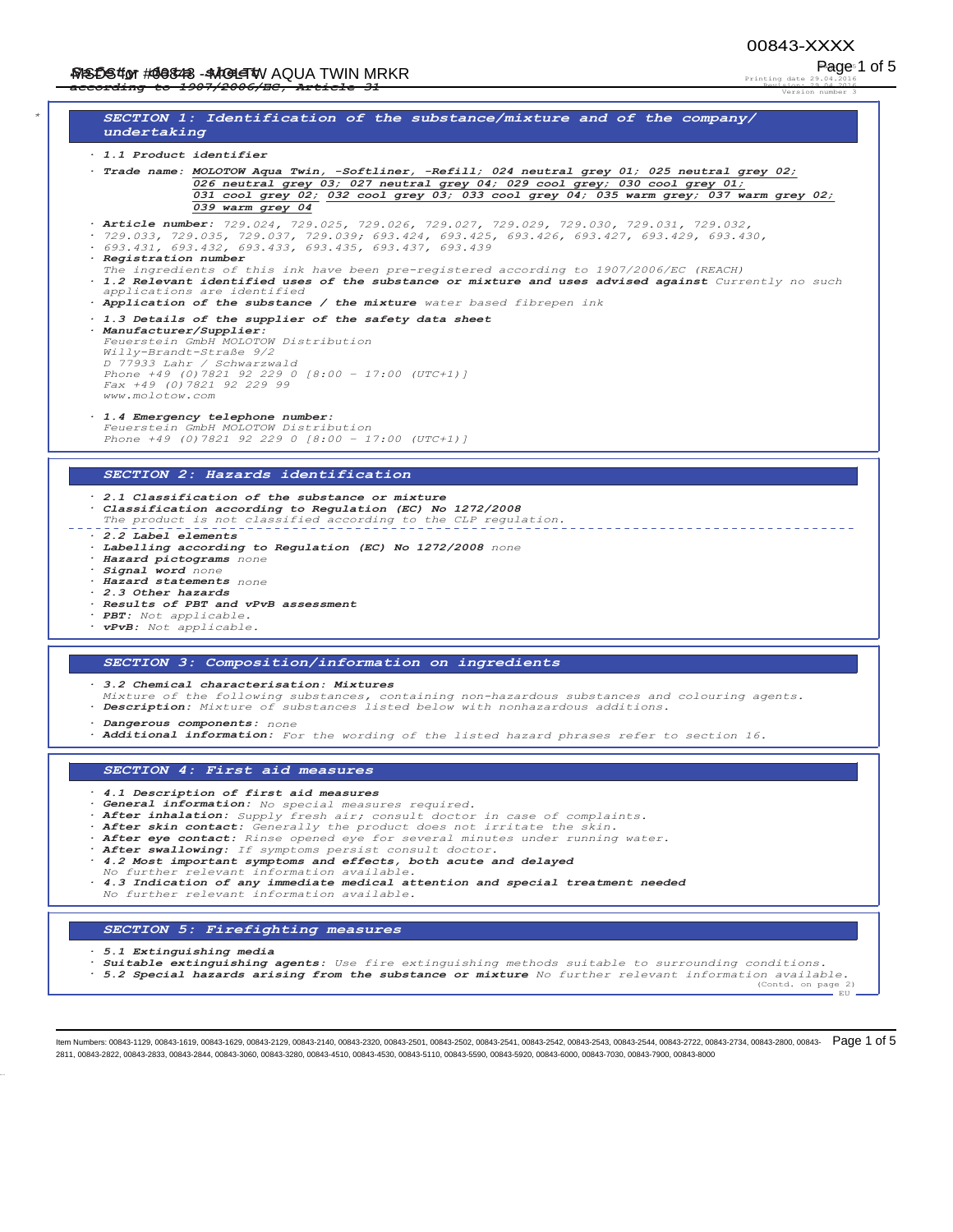Printing date Revision: 29.04.2016 Version number 3

(Contd. on page 3)<br>
EU

(Contd. of page 1) *· 5.3 Advice for firefighters · Protective equipment: No special measures required. SECTION 6: Accidental release measures · 6.1 Personal precautions, protective equipment and emergency procedures Wear protective clothing. · 6.2 Environmental precautions: Dilute with plenty of water. Do not allow to enter sewers/ surface or ground water. · 6.3 Methods and material for containment and cleaning up: Absorb with liquid-binding material (sand, diatomite, acid binders, universal binders, sawdust). · 6.4 Reference to other sections See Section 7 for information on safe handling. See Section 8 for information on personal protection equipment. See Section 13 for disposal information. \* SECTION 7: Handling and storage · 7.1 Precautions for safe handling No special measures required. Ensure good ventilation/exhaustion at the workplace. · Information about fire - and explosion protection: No special measures required. · 7.2 Conditions for safe storage, including any incompatibilities · Storage: · Requirements to be met by storerooms and receptacles: No special requirements. · Information about storage in one common storage facility: Not required. · Further information about storage conditions: None. · Storage class: 12 · 7.3 Specific end use(s) No further relevant information available. SECTION 8: Exposure controls/personal protection · Additional information about design of technical facilities: No further data; see item 7. · 8.1 Control parameters · Ingredients with limit values that require monitoring at the workplace: The product does not contain any relevant quantities of materials with critical values that have to be monitored at the workplace. · Additional information: The lists valid during the making were used as basis. · 8.2 Exposure controls · Personal protective equipment: · General protective and hygienic measures: The usual precautionary measures are to be adhered to when handling chemicals. · Respiratory protection: Not required. · Protection of hands: The glove material has to be impermeable and resistant to the product/ the substance/ the preparation. Due to missing tests no recommendation to the glove material can be given for the product/ the preparation/ the chemical mixture. Selection of the glove material on consideration of the penetration times, rates of diffusion and the degradation · Material of gloves The selection of the suitable gloves does not only depend on the material, but also on further marks of quality and varies from manufacturer to manufacturer. As the product is a preparation of several substances, the resistance of the glove material can not be calculated in advance and has therefore to be checked prior to the application. · Penetration time of glove material The exact break trough time has to be found out by the manufacturer of the protective gloves and has to be observed. · Eye protection: Goggles recommended during refilling \* SECTION 9: Physical and chemical properties · 9.1 Information on basic physical and chemical properties · General Information · Appearance: Form: Fluid Colour: Grey Odour: Product specific* 

ltem Numbers: 00843-1129, 00843-1619, 00843-1629, 00843-2129, 00843-2140, 00843-2320, 00843-2501, 00843-2541, 00843-2542, 00843-2542, 00843-2543, 00843-254, 00843-2542, 00843-2722, 00843-2734, 00843-2800, 00843-2734, 00843 2811, 00843-2822, 00843-2833, 00843-2844, 00843-3060, 00843-3280, 00843-4510, 00843-4530, 00843-5110, 00843-5590, 00843-5920, 00843-6000, 00843-7030, 00843-7900, 00843-8000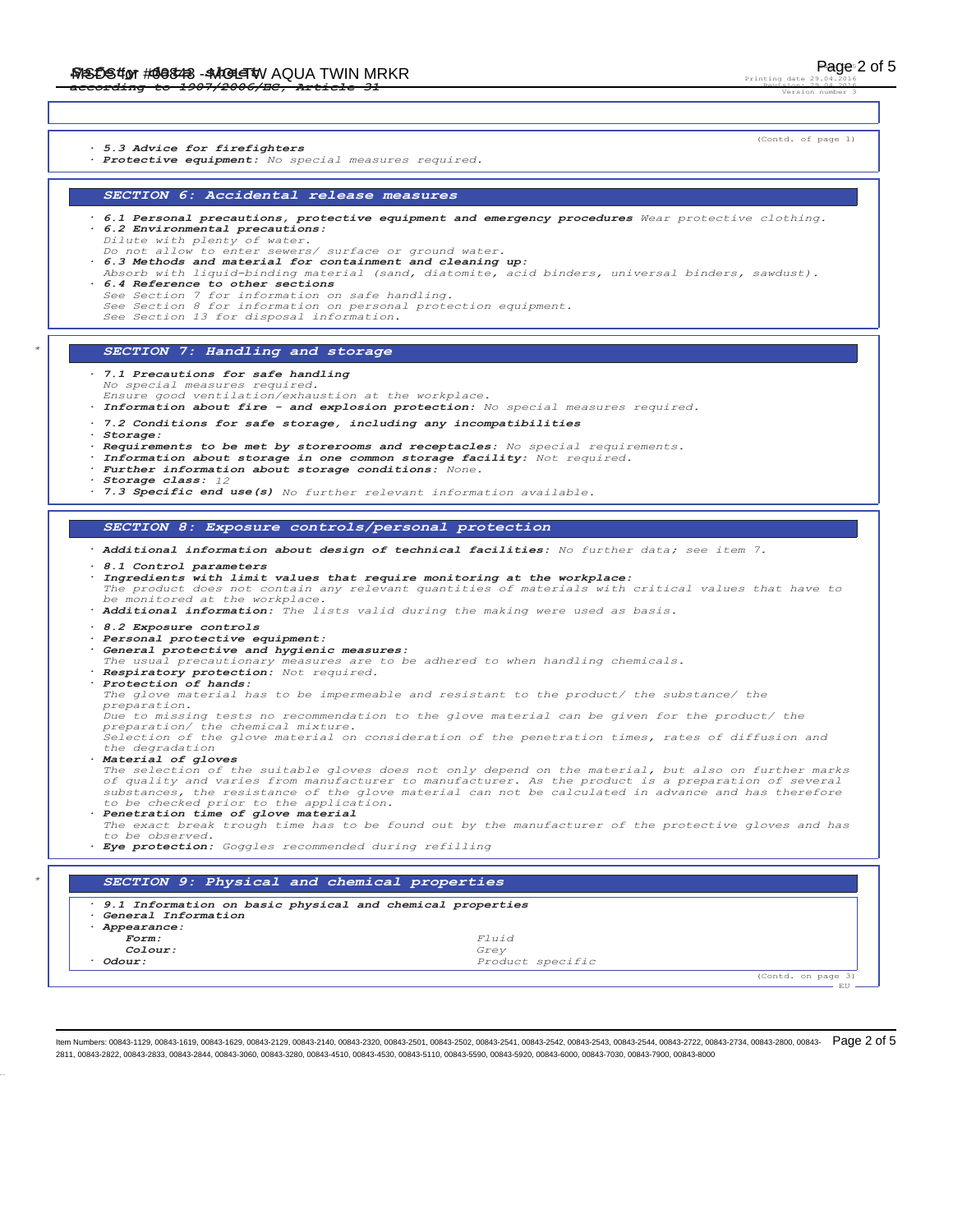Printing date Revision: 29.04.2016 Version number 3

|                                                                                     | (Contd. of page 2)                                                                                                                                                                                                         |
|-------------------------------------------------------------------------------------|----------------------------------------------------------------------------------------------------------------------------------------------------------------------------------------------------------------------------|
| Odour threshold:                                                                    | Not determined.                                                                                                                                                                                                            |
| Important information on protection of health and<br>environment, and on safety.    | $\overline{\phantom{0}}$                                                                                                                                                                                                   |
| $\cdot$ pH-value at 20 $^{\circ}$ C:                                                | 7.5                                                                                                                                                                                                                        |
| Change in condition<br>Melting point/Melting range:<br>Boiling point/Boiling range: | Undetermined.<br>100 °C                                                                                                                                                                                                    |
| · Flash point:                                                                      | 160 °C                                                                                                                                                                                                                     |
| · Flammability (solid, gaseous):                                                    | Not applicable.                                                                                                                                                                                                            |
| · Ignition temperature:                                                             | 400 °C                                                                                                                                                                                                                     |
| · Decomposition temperature:                                                        | Not determined.                                                                                                                                                                                                            |
| $·$ Self-igniting:                                                                  | Product is not selfigniting.                                                                                                                                                                                               |
| · Danger of explosion:                                                              | Not determined.                                                                                                                                                                                                            |
| · Explosion limits:<br>Lower:<br>Upper:                                             | Not determined.<br>Not determined.                                                                                                                                                                                         |
| · Vapour pressure at 20 °C:                                                         | $23$ $hPa$                                                                                                                                                                                                                 |
| · Density:<br>· Relative density<br>· Vapour density<br>· Evaporation rate          | Not determined.<br>Not determined.<br>Not determined.<br>Not determined.                                                                                                                                                   |
| · Solubility in / Miscibility with<br>water:                                        | Fully miscible.                                                                                                                                                                                                            |
| · Partition coefficient (n-octanol/water):                                          | Not determined.                                                                                                                                                                                                            |
| · Viscosity:<br>Dynamic:<br>Kinematic:                                              | Not determined.<br>Not determined.                                                                                                                                                                                         |
| · Solvent content:<br>Organic solvents:<br>Water:                                   | $0,1$ %<br>$67,1$ %                                                                                                                                                                                                        |
| Solids content:<br>. 9.2 Other information                                          | 7.6%<br>The physical and chemical properties given in<br>Section 9.1 are rough data only, which are<br>partially derived from the component's data of<br>the mixture. These data are no binding product<br>specifications. |

# *SECTION 10: Stability and reactivity*

*· 10.1 Reactivity No further relevant information available.*

- 
- *· 10.2 Chemical stability · Thermal decomposition / conditions to be avoided:*
	- *No decomposition if used according to specifications.*
- *· 10.3 Possibility of hazardous reactions No dangerous reactions known.*
- *· 10.4 Conditions to avoid No further relevant information available.*
- *· 10.5 Incompatible materials: No further relevant information available.*
- *· 10.6 Hazardous decomposition products: No dangerous decomposition products known.*

### *SECTION 11: Toxicological information*

*· 11.1 Information on toxicological effects*

*· Acute toxicity Based on available data, the classification criteria are not met.*

*· Primary irritant effect:*

*· Skin corrosion/irritation Based on available data, the classification criteria are not met.*

- *· Serious eye damage/irritation Based on available data, the classification criteria are not met.*
- *· Respiratory or skin sensitisation Based on available data, the classification criteria are not met. · CMR effects (carcinogenity, mutagenicity and toxicity for reproduction)*
- 
- 
- **Germ cell mutagenicity** Based on available data, the classification criteria are not met.<br> **Carcinogenicity** Based on available data, the classification criteria are not met.<br> **Reproductive toxicity** Based on available da
- 
- *· STOT-repeated exposure Based on available data, the classification criteria are not met.* (Contd. on page 4)

EU

ltem Numbers: 00843-1129, 00843-1619, 00843-1629, 00843-2129, 00843-2140, 00843-2320, 00843-2501, 00843-2541, 00843-2542, 00843-2542, 00843-2543, 00843-254, 00843-2542, 00843-2722, 00843-2734, 00843-2800, 00843-2734, 00843 2811, 00843-2822, 00843-2833, 00843-2844, 00843-3060, 00843-3280, 00843-4510, 00843-4530, 00843-5110, 00843-5590, 00843-5920, 00843-6000, 00843-7030, 00843-7900, 00843-8000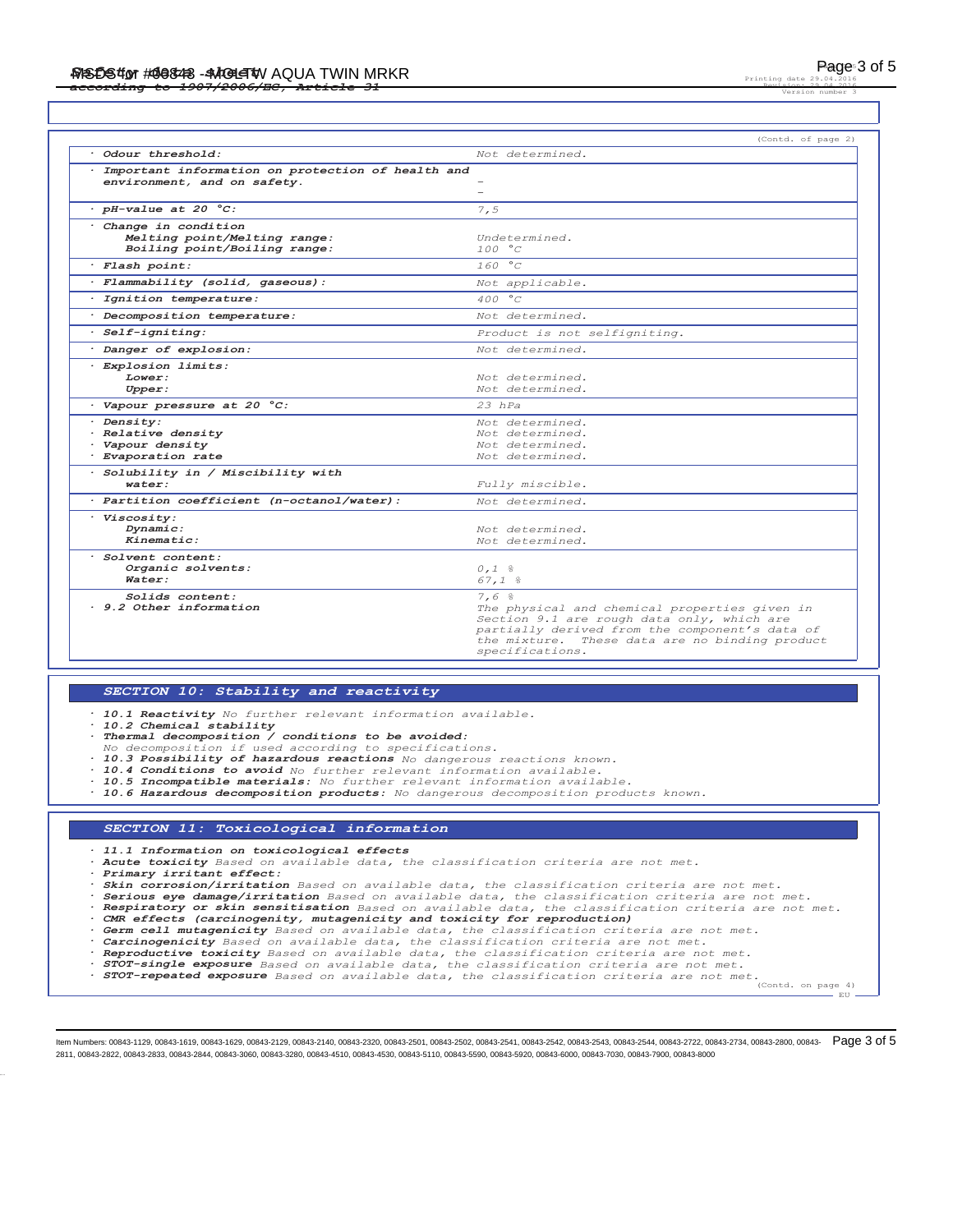Page 4 of 5 Printing date Revision: 29.04.2016 Version number 3

(Contd. of page 3) *· Aspiration hazard Based on available data, the classification criteria are not met. SECTION 12: Ecological information · 12.1 Toxicity · Aquatic toxicity: No further relevant information available. · 12.2 Persistence and degradability No further relevant information available.* . 12.3 Bioaccumulative potential No further relevant information available.<br>. 12.4 Mobility in soil No further relevant information available.<br>. Additional ecological information: *· General notes: Water hazard class 1 (German Regulation) (Self-assessment): slightly hazardous for water Do not allow undiluted product or large quantities of it to reach ground water, water course or sewage system. · 12.5 Results of PBT and vPvB assessment · PBT: Not applicable. · vPvB: Not applicable. · 12.6 Other adverse effects No further relevant information available. SECTION 13: Disposal considerations*

#### *· 13.1 Waste treatment methods*

- *· Recommendation Smaller quantities can be disposed of with household waste.*
- *· Uncleaned packaging:*
- *· Recommendation: Disposal must be made according to official regulations.*
- *· Recommended cleansing agents: Water, if necessary together with cleansing agents.*

|  |  | SECTION 14: Transport information |  |
|--|--|-----------------------------------|--|
|  |  |                                   |  |

| $\cdot$ 14.1 UN-Number                            |                 |  |
|---------------------------------------------------|-----------------|--|
| · ADR, ADN, IMDG, IATA                            | not applicable  |  |
| · 14.2 UN proper shipping name                    |                 |  |
|                                                   |                 |  |
| · ADR, ADN, IMDG, IATA                            | not applicable  |  |
| · 14.3 Transport hazard class (es)                |                 |  |
| · ADR, ADN, IMDG, IATA                            |                 |  |
| $\cdot$ Class                                     | not applicable  |  |
|                                                   |                 |  |
| · 14.4 Packing group                              |                 |  |
| · ADR, IMDG, IATA                                 | not applicable  |  |
| · 14.5 Environmental hazards:                     | Not applicable. |  |
| · 14.6 Special precautions for user               | Not applicable. |  |
| · 14.7 Transport in bulk according to Annex II of |                 |  |
| Marpol and the IBC Code                           | Not applicable. |  |
| UN "Model Requlation":                            | not applicable  |  |

### *SECTION 15: Regulatory information*

- *· 15.1 Safety, health and environmental regulations/legislation specific for the substance or mixture*
- *· Directive 2012/18/EU*
- *· Named dangerous substances ANNEX I None of the ingredients is listed.*
- *· National regulations:*
- *· Waterhazard class: Water hazard class 1 (Self-assessment): slightly hazardous for water.*
- *· 15.2 Chemical safety assessment: A Chemical Safety Assessment has not been carried out.*

### *SECTION 16: Other information*

*This information is based on our present knowledge. However, this shall not constitute a guarantee for any specific product features and shall not establish a legally valid contractual relationship.*

## *· Abbreviations and acronyms:*

ADR: Accord européen sur le transport des marchandises dangereuses par Route (European Agreement concerning the International Carriage<br>Of Dangerous Goods by Road)<br>IMDG: International Maritime Code for Dangerous Goods<br>IMDG:

- 
- 
- 
- 

EU

ltem Numbers: 00843-1129, 00843-1619, 00843-1629, 00843-2129, 00843-2140, 00843-2320, 00843-2501, 00843-2541, 00843-2542, 00843-2542, 00843-2543, 00843-254, 00843-254, 00843-2722, 00843-2734, 00843-2800, 00843-2734, 00843-2811, 00843-2822, 00843-2833, 00843-2844, 00843-3060, 00843-3280, 00843-4510, 00843-4530, 00843-5110, 00843-5590, 00843-5920, 00843-6000, 00843-7030, 00843-7900, 00843-8000